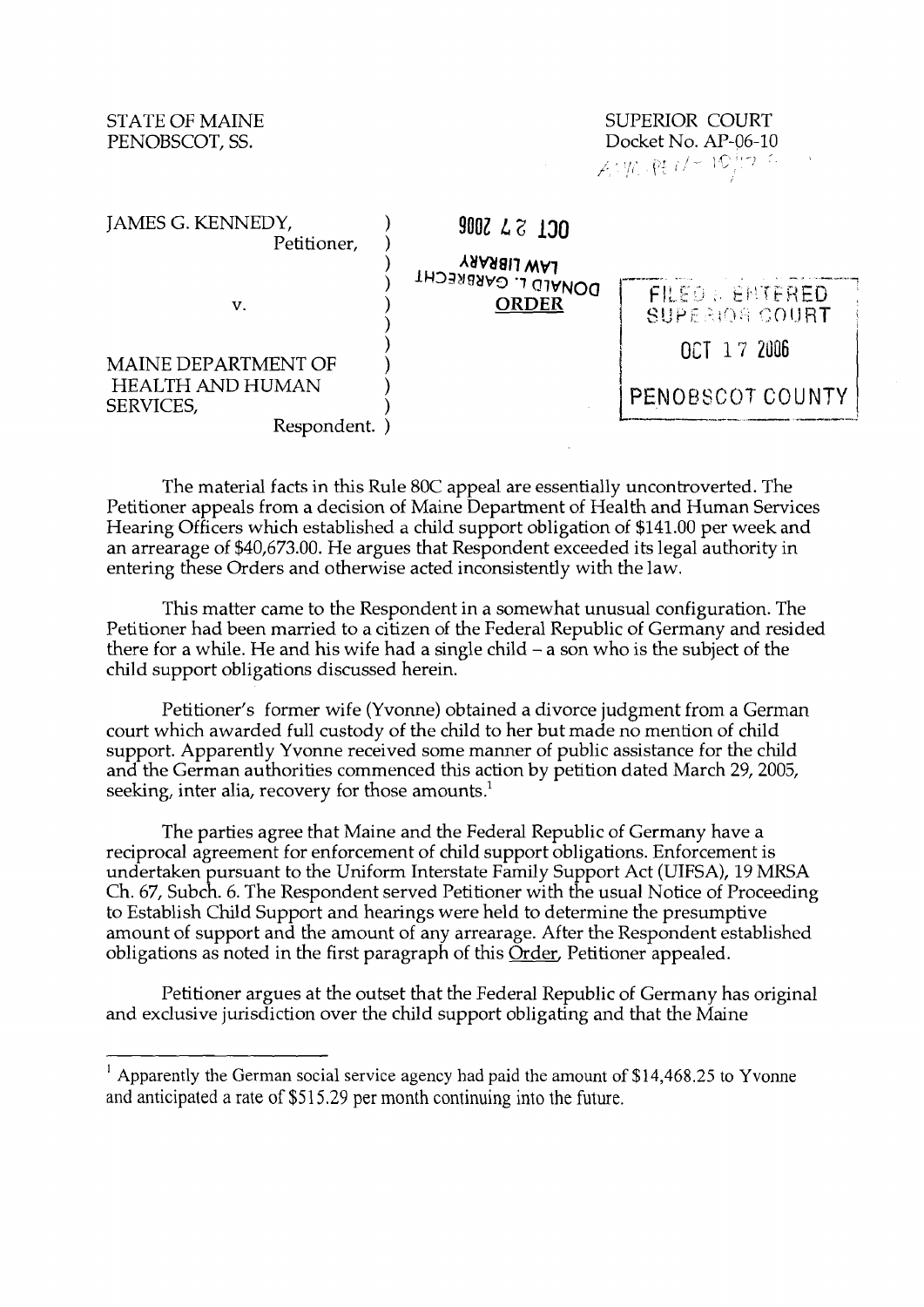Department of Human Services has no authority to be establishing the amount of any monthly obligation or arrearage. He asserts that the amounts have already been established and that Respondent's role is limited to an enforcement function.

This court is satisfied that Germany, as an "initiating state," or tribunal has appropriately presented a petition which triggers an obligation for Maine to respond. After review, the court is equally satisfied that Germany effectively petitioned the State of Maine to establish the amount of support, consistent with law, and to provide for enforcement of such. There is not suggestion that the German courts or authorities ever undertook to hold a hearing or other proceedings to determine the appropriate amount of Petitioner's child support obligation. It has provided a summary of the amounts paid, but this is not a presumptive child support obligation under Maine or German law. It falls to the Respondent to establish such.

The court has reviewed the hearing officer's conduct of the proceedings and application of the Maine Child Support Guidelines and the court finds no obvious error therein. Although Petitioner makes a case for deviations upon five theories in his Brief, the court concludes that the hearing officer appropriately rejected them (to the extent that they were properly presented).

In sum, it is clear that the Respondent was not simply enforcing an existing Order of support. Nor was it modifying one. It was establishing one where none existed previously and had the authority and jurisdiction to do so.

As such, Petitioner's appeal is denied and the matter is remanded to the Respondent for appropriate further action.

The Clerk may incorporate this Order upon the docket by reference.

Dated: October 16, 2006

Andrew M. Mead **JUSTICE, MAINE SUPERIOR COURT**